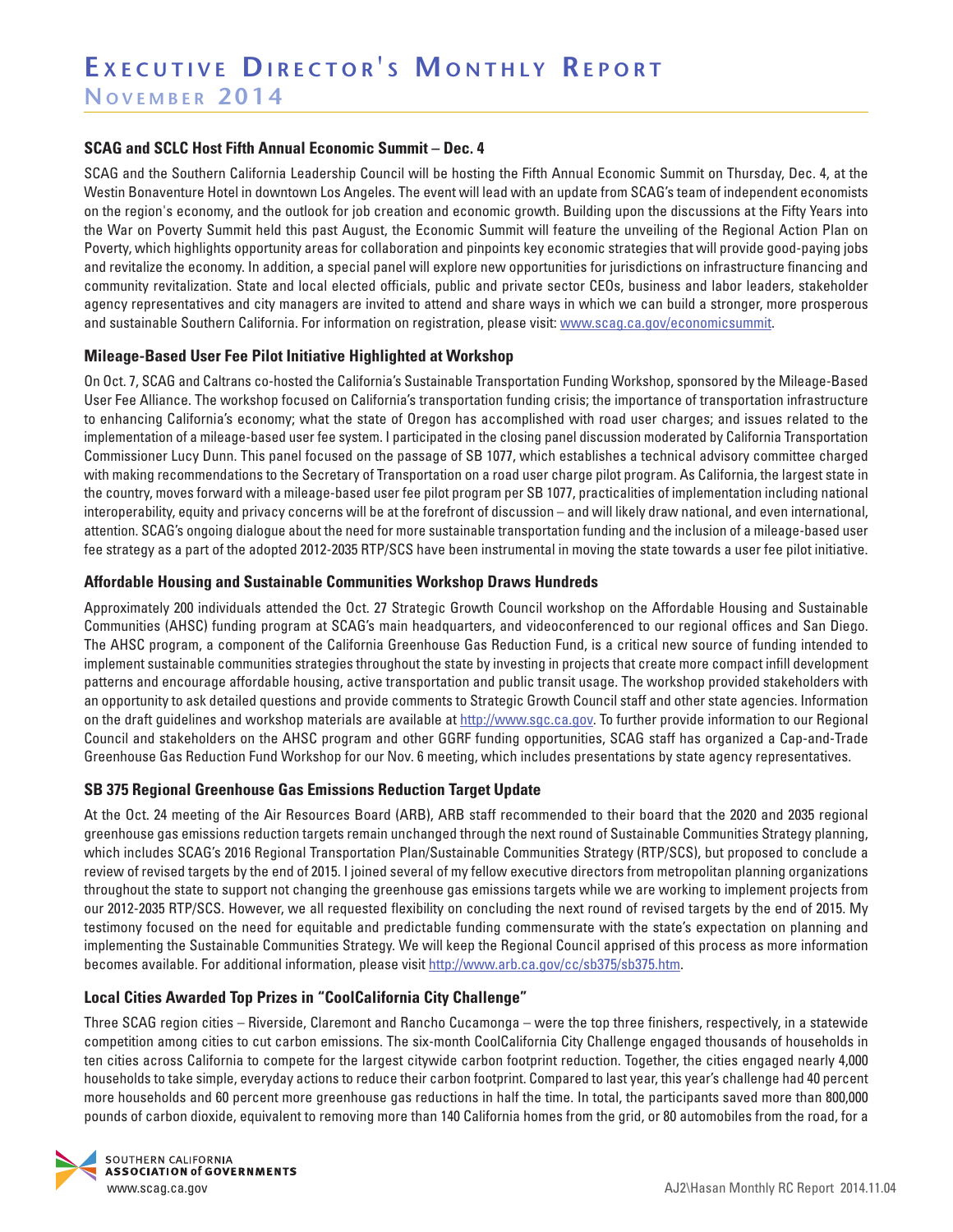year. Other participants recognized include the cities of Corona, Long Beach, Lynwood and Mission Viejo. For more information, please visit: http://www.arb.ca.gov/newsrel/newsrelease.php?id=666.

## **Regional Facilitation on Review of Proposed CEQA Guidelines Update**

SCAG has been an active participant in efforts by the state's Office of Planning and Resources (OPR) to update the CEQA guidelines and replace existing requirements for studying transportation impacts, per SB 743. Existing rules treat auto delay and congestion, commonly measured using "level of service," or LOS, as an environmental impact. SB 743 requires the CEQA guidelines to proscribe an analysis that better accounts for transit and reducing greenhouse gas emissions. In its draft proposal, OPR selected vehicle miles traveled (VMT) as a replacement for LOS analyses. SCAG staff has since worked closely with OPR staff to facilitate discussions among our stakeholders on the merits and concerns of the proposal, as well as possible approaches to address substantive concerns. I am happy to report that OPR staff has been receptive to considering how to modify the proposal, as well as developing case studies as part of a pilot program prior to full implementation. OPR has subsequently extended the comment deadline to Nov. 21. Written comments should be submitted to CEQA.Guidelines@ceres.ca.gov. For more information, please visit: http://www.opr.ca.gov/s\_sb743.php.

## **Caltrans Workshop on Interregional Transportation Strategic Plan – Nov. 19**

Caltrans is in the process of updating its Interregional Transportation Strategic Plan, a guidance document that helps identify and prioritize transportation projects across the state and supports Caltrans' role in improving the interregional movement of people, vehicles and goods. Public input on the draft plan is a crucial component of the update process. Caltrans will be hosting workshops across the state and as well as a webinar for people to participate remotely. The workshops will be in an interactive, open house format. The workshop in the SCAG region is Wednesday, Nov. 19, 3:30 p.m. - 5:30 p.m., at Caltrans District 8, Management Center Independent Assurance Bldg., 13970 Victoria St., in the City of Fontana. For additional information, please visit: http://www.dot.ca.gov/hq/tpp/offices/oasp/itsp.html.

## **Draft Safe Drinking Water Plan Released for Public Comment**

On Oct. 6, the State Water Resources Control Board released a draft Safe Drinking Water Plan for California. The draft plan assesses the quality of the state's drinking water, identifies specific water quality problems, analyzes known and potential health risks that may be associated with drinking water contamination, and provides specific recommendations to improve drinking water quality. Additionally, the draft plan includes 32 recommendations in nine areas that would expand the State Water Board's efforts to bring a greater number of systems into compliance. The draft plan is currently under public review and comment until Dec. 15. For more information, including information on the public workshops in the SCAG region on Nov. 21 and Dec. 1, please visit: http://www.waterboards.ca.gov/drinking\_water/safedrinkingwaterplan/index.shtml.

## **SCAG Region Air Districts Compliance with Federal Clean Air Act Requirements**

Updated air plans for a number of non-attainment areas in the SCAG region have been, or are being, prepared by the local air districts and the Air Resources Board, with input from stakeholders. These air plans reflect current emission inventories and adopted rules, and have not proposed additional control measures. Their adoption and ultimate approval by the U.S. Environmental Protection Agency (EPA) will meet various Clean Air Act requirements and set the framework for attaining air quality standards. SCAG's staff has been working closely with the local air districts and the ARB to establish appropriate updated transportation conformity budgets in these air plans for conformity analyses in future RTP/SCS and transportation programs. Brief status updates of these air plans are provided below.

- **Imperial and South Coast SIPs for Federal 2006 24-Hour PM2.5 Standard:** The initial draft Imperial County State Implementation Plan (SIP) to demonstrate attainment with the federal 2006 PM2.5 standard was released in September 2014, with public workshops held in October, and Draft SIP released on Oct. 24. The Imperial County PM2.5 SIP will be considered by the Air Pollution Control District Board on Dec. 2, and by the ARB on Dec. 11. Upon approval by the ARB Board, the Imperial County SIP will be submitted to the U.S. EPA for final review and approval. For additional information, see http://bit.ly/1pi3ttl. In a separate effort, the South Coast Air Quality Management District (SCAQMD) has initiated a revision to its 2006 24-hour PM2.5 attainment demonstration (part of the 2012 Air Quality Management Plan) due to clarification of the PM2.5 SIP CAA requirements by U.S. EPA in response to a court ruling, and to account for recent monitoring data associated with drought conditions (i.e., lack of rain) that shows worse than expected PM2.5 air quality. The draft SIP revision is planned to be released later this year and will be considered for adoption in February 2015 by the SCAQMD Governing Board and subsequently by the ARB. The final SIP revision is expected to be submitted to the U.S. EPA in March 2015. For additional information, see http://bit.ly/1sdV4mC.
- **Coachella and Western Mojave SIPs for Federal 1997 8-Hour Ozone Standard:** The U.S. EPA approved the "bump-up" reclassification requests included in the Coachella Valley and Western Mojave Desert Ozone Plans. Updated ozone plans have been prepared to account for the reclassification of Coachella from "Serious" to "Severe-15" and Western Mojave from "Moderate" to "Severe-15," as well to address updated federal guidance. Both plan updates were released for public review and subsequently approved by ARB Board on Oct. 24, and will be submitted to the U.S. EPA for review and approval. For additional information, visit http://www.arb.ca.gov/planning/sip/planarea/mojavesedsip.htm.